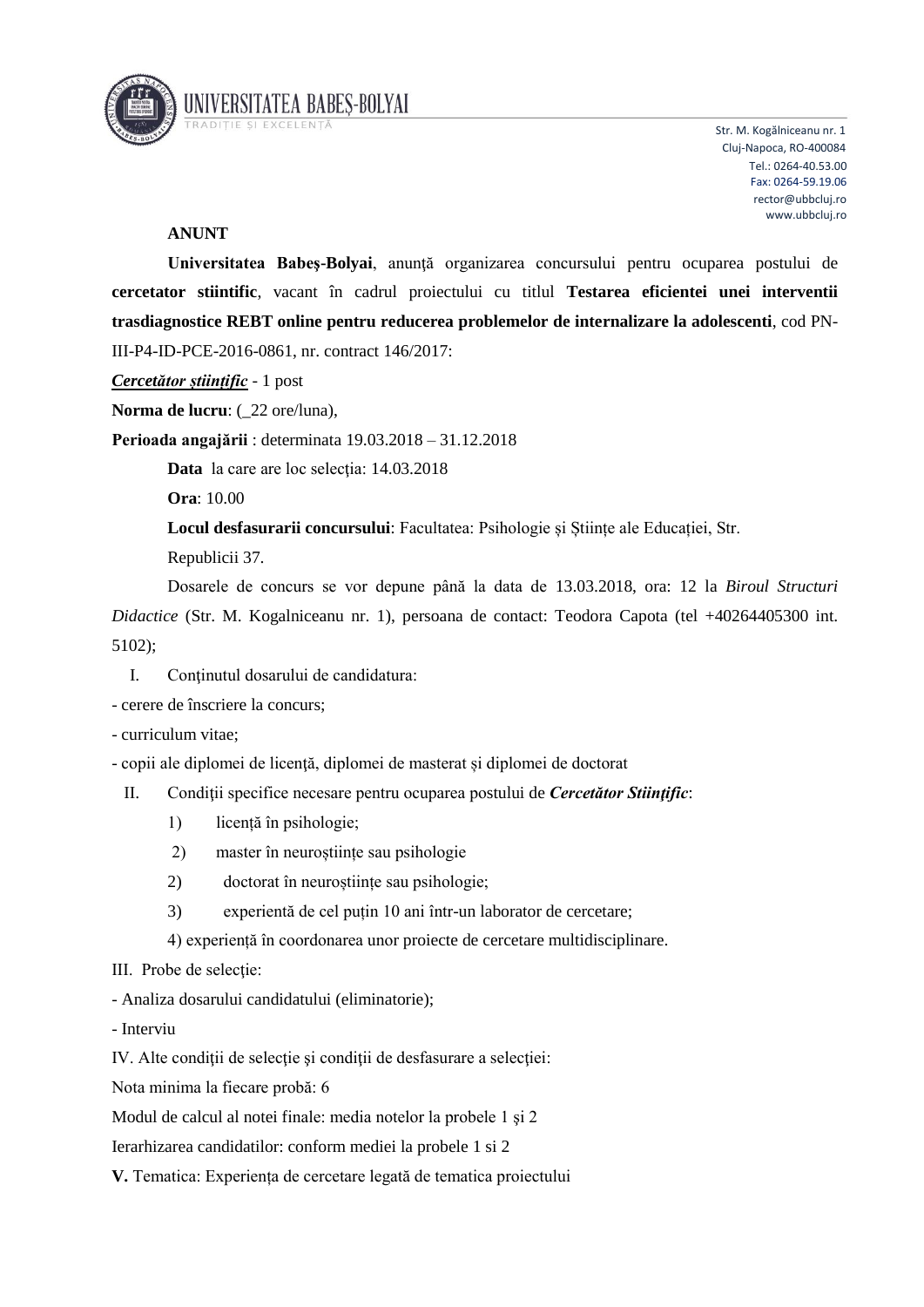

## **VI.** Bibliografia:

- 1. Bor W, Dean AJ, Najman J, Hayatbakhsh R (2014) Are child and adolescent mental health problems increasing in the 21st century? A systematic review. Aust N Z J Psychiatry 48:606–616.
- 2. Boutron I, Moher D, Altman DG, et al (2008) Methods and processes of the CONSORT Group: example of an extension for trials assessing nonpharmacologic treatments. AIM 148:W60–66.
- 3. David D, Matu S, et al. (2016) Integrating Cognitive Processing, Brain Activity, Molecules and Genes to Advance Evidence-Based Psychological Treatment for Depression and Anxiety: From Cognitive Neurogenetics to CBT-Based Neurogenetics. J Rat-Emo Cognitive-Behav Ther 1–20.
- 4. David D, Montgomery GH (2011) The Scientific Status of Psychotherapies: A New Evaluative Framework for Evidence-Based Psychological Interventions. Clinical Psychology: Science and Practice 18:89–99.
- 5. Dear BF, Staples LG, Terides MD, et al (2015) Transdiagnostic versus disorder-specific and clinician-guided versus self-guided internet-delivered treatment for generalized anxiety disorder and comorbid disorders: A randomized controlled trial. J Anxiety Disord 36:63–77.
- 6. Dear BF, Staples LG, Terides MD, et al (2016) Transdiagnostic versus disorder-specific and clinician-guided versus self-guided internet-delivered treatment for Social Anxiety Disorder and comorbid disorders: A randomized controlled trial. J Anxiety Disord 42:30– 44.
- 7. Fogliati VJ, Dear BF, Staples LG, et al (2016) Disorder-specific versus transdiagnostic and clinician-guided versus self-guided internet-delivered treatment for panic disorder and comorbid disorders: A randomized controlled trial. J Anxiety Disord 39:88–102.
- 8. Gellatly R, Beck AT (2016) Catastrophic Thinking: A Transdiagnostic Process Across Psychiatric Disorders. Cogn Ther Res 1–12.
- 9. Iftene F, Predescu E, Stefan S, David D (2015) Rational-emotive and cognitive-behavior therapy (REBT/CBT) versus pharmacotherapy versus REBT/CBT plus pharmacotherapy in the treatment of major depressive disorder in youth; a RCT. Psychiatry Res 225:687– 694.
- 10. Insel T, Cuthbert B, Garvey M, et al (2010) Research Domain Criteria (RDoC): Toward a New Classification Framework for Research on Mental Disorders. AJP 167:748–751.
- 11. Jenkins R, Baingana F, Ahmad R, et al (2011) Social, economic, human rights and political challenges to global mental health. Ment Health Fam Med 8:87–96.
- 12. Johnston L, Titov N, et al (2011) A RCT of a transdiagnostic internet-treatment for three anxiety disorders:examination of support roles and disorder-specific outcome.PLoS ONE 6:e28079.
- 13. Kessler RC, Amminger GP, Aguilar-Gaxiola S, et al (2007) Age of onset of mental disorders: a review of recent literature. Curr Opin Psychiatry 20:359–364.
- 14. Kieling C, Baker-Henningham H, Belfer M, et al (2011) Child and adolescent mental health worldwide: evidence for action. The Lancet 378:1515–1525.
- 15. Knopf D, Park MJ, Mulye TP The mental health of adolescents: A national profile, 2008.
- 16. Leyfer O, Gallo KP, Cooper-Vince C, Pincus DB (2013) Patterns and predictors of comorbidity of DSM-IV anxiety disorders in a clinical sample of children and adolescents. JAD, 27:306–311.